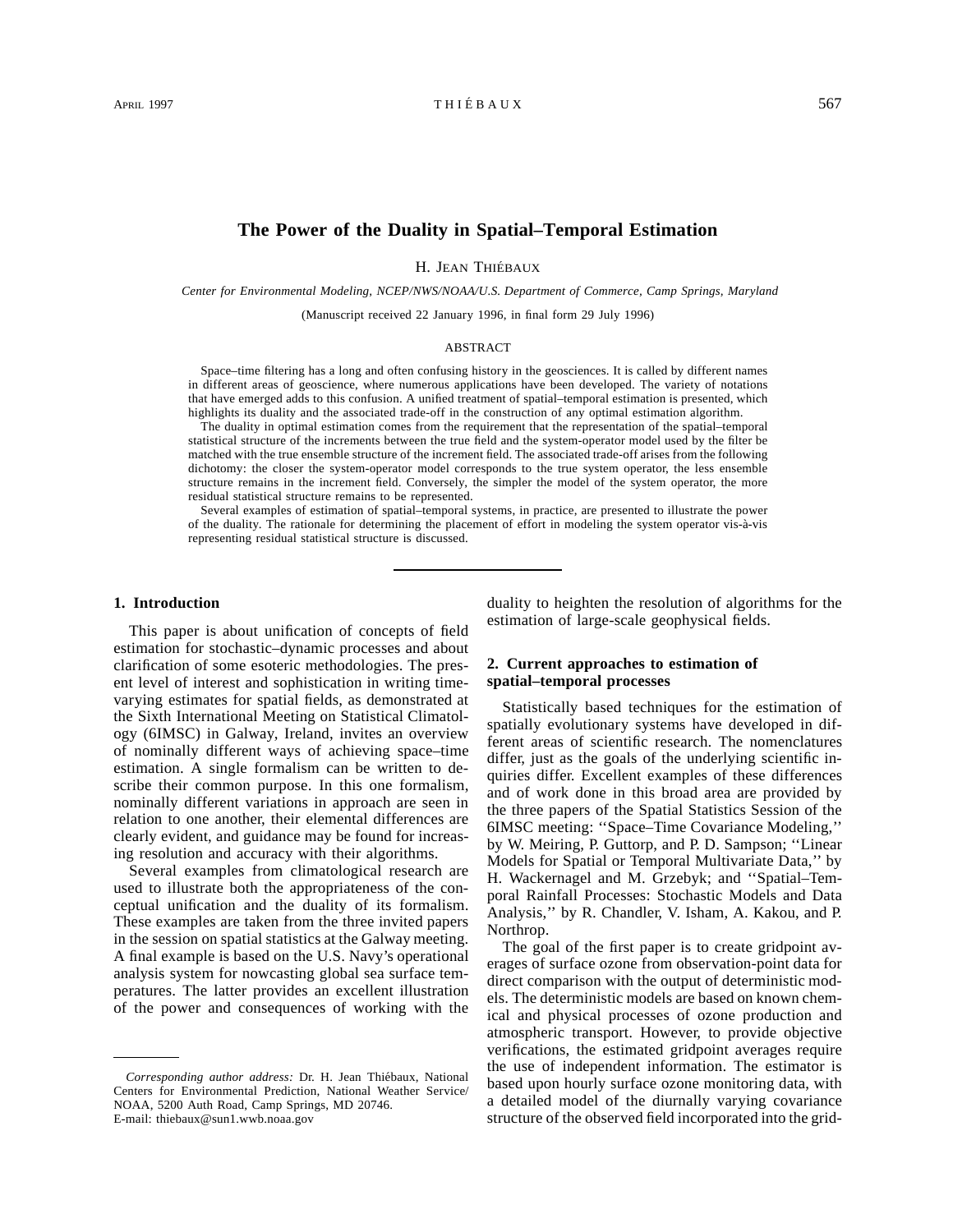point interpolation algorithm. Modeling the spatial covariance structure becomes a complex process in accurately representing temporal and spatial inhomogeneities of the observed ozone increment covariances. (An additional reference to this approach is provided by Guttorp et al. 1994.)

The second paper presents a formalism that the authors call ''complex kriging,'' with an associated bilinear model of coregionalization for a multivariate nested covariance function. The scientific goal behind the theoretical work of this paper is the creation of an algorithm for description and estimation of systems for which the cross-covariance functions are not ''even functions.'' As an application example the authors cite analysis of data from the earth observing Landsat satellite. Here, as in the first paper of the session, the detail of the system estimator must be in the representation of the covariance structure. (See Wackernagel 1994 for a more detailed discussion.)

The third paper, on spatial–temporal models for rainfall processes, focuses on derivation of models for description of the complexities of the clustering of rain cells within moving storm events. The result of this work will be a stochastic model that can generate synthetic rainfall data for hydrologic studies. In contrast to the complex nonlinear deterministic models and empirical statistical models of other researchers, the stochastic model developed by V. Isham and colleagues uses a modest number of parameters relating to the underlying physical phenomena, such as rain cells. The stochastic model is then fitted to empirical data. (Cox and Isham 1994 include additional discussion of stochastic models of precipitation.)

The motivating scientific objective for each of the above studies is the estimation of a time-varying spatial field. The common objective of these estimation programs is the use of models and observations together to estimate the present states of various physical processes that evolve in time and space, with statistically optimal, computationally practical algorithms.

### **3. A unifying representation**

A unifying representation for these and many other estimation programs may be written by generalizing Sorenson's (1970) notation for Kalman's time filter, as done by Thiébaux (1991). We will refer to the generalized version as the GKF. In defining the GKF we require a formal representation for whatever spatially and temporally coherent system is under study. For this purpose we may write the present-location, current-time state of the system as the output of a system operator, which carries the process from its spatial and temporal history to the present:

$$
X_{s+\Delta} = \phi_s^* \circ X_s
$$
, where  $\circ$  is the operator. (1)

This notation can represent highly complex, nonlinear, inhomogeneous, nonstationary systems, as well as far

less complex systems. Whatever the nature of the system, (1) represents the present, true state as output of nature's system operator, including such ''unpredictable innovations" as Lorenz's butterflies. Here,  $\phi^*$  denotes the system operator, or ''nature's game plan,'' which will be incompletely known. The star superscript distinguishes it from the representation denoted by  $\phi$ , which is used in its place in the estimator. System state variables are assumed to be multivariate, and, further, it is assumed that in its greatest generality the GKF formulation admits space- and time-varying system operation, with vector-valued subscripts that index space– time points and increments.

Observations, past and present, are denoted as composites of the true state vectors and observation error vectors:

$$
Z_s = X_s + \xi_s \qquad \text{and} \qquad Z_{s+\Delta} = X_{s+\Delta} + \xi_{s+\Delta}. \tag{2}
$$

We specifically include the possibility that the observation errors  $\xi$  will have more stochastic structure than white noise. This is a further generalization of Kalman's theory, with observations of planetary processes made from spatial observing systems. All observation reports from the same instrument and data transmission systems are subject to the effects of consistent instrument bias or correlated errors of measurement and transmission. These factors are particularly significant with respect to data from buoys, ships, aircraft, and satellites. Further, we include the possibility that observation error may not be independent of the state of the system at observation times and locations.

One qualification is appropriate regarding this notation for observed quantities. In the case of satellite reports, for example, data obtained from an instrument may not be measurements of the specific characteristic of the environment in which we are interested. For satellite radiance measurements, the corresponding characteristic of interest is temperature. It is possible to convert from values of one to values of the other by known transformation or transfer functions; for many years such transformations were applied to satellite radiance reports to prepare them for assimilation in numerical weather prediction models. However, more sophisticated models and data assimilation software now use radiances directly. To accommodate such situations, in an inclusive GKF notation, we note that the *X*s in the observed state vectors of (2) may be more generally represented as *H*o*X*s—that is, as prognostic quantities whose values are measured by the instruments. We could refine the notation and express it accordingly in (2) to distinguish the sensed variable from the true variable of interest. However, this would seem to add a new level of complexity to the picture, but a complexity that is only apparent. For most state variables, *H* is the identity transformation. In more complicated cases, it is known nonetheless, and its inverse is built into the algorithm  $\phi$ . Accordingly, we omit its further, special designation, having made note of it for completeness.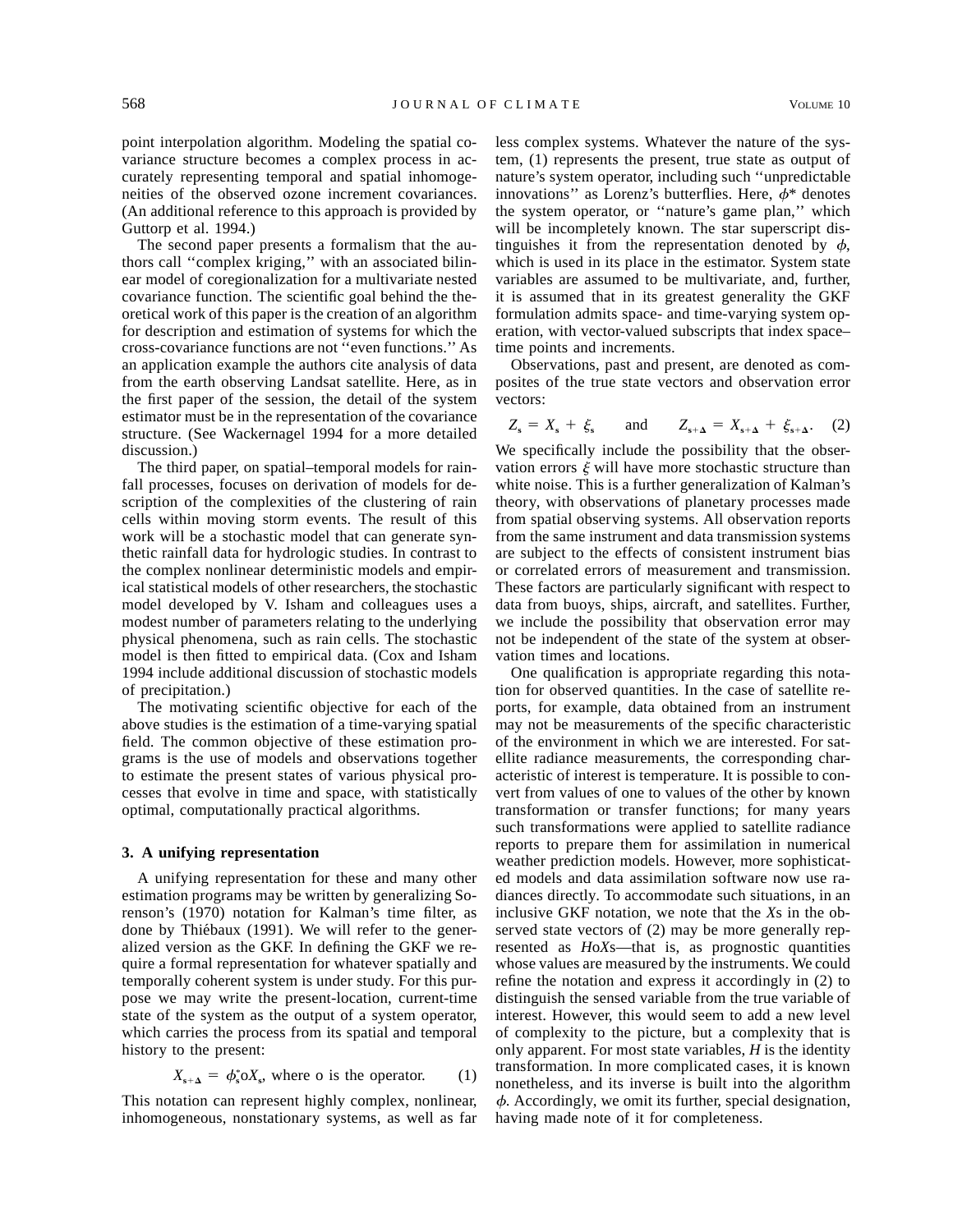The GKF algorithm for estimating *X* is written in a notation that will serve regardless of whether  $\phi$  in the "first-guess" representation  $\phi \circ \hat{X}$  uses everthing we know about  $\phi^*$  from our scientific knowledge base or is simply an ensemble average of available information. Specifically,

$$
\hat{X}_{s+\Delta} = \phi_s \cdot \hat{X}_s + K_{s+\Delta} (Z_{s+\Delta} - \phi_s \circ X_s). \tag{3}
$$

Compare this to expression (1) above for the actual evolution of system states. The algorithm  $\phi$  has been substituted for the system operator  $\phi^*$ . The output of the algorithm is corrected by applying a filter, or gain function *K*, to the collective discrepancies between values of the state variable contained in the observation record and first-guess values for those locations and times. For the present discussion, the only requirement we place on the algorithm  $\phi$  that will generate firstguess values is that it be computationally practical. The term  $\phi_s \circ \hat{X}_s$ , which appears in two places in (3), is the output of the prediction algorithm applied to the most recent estimated array as input. This first-guess pertains to location and time indexed by  $s + \Delta$ ;  $Z_{s+\Delta}$  is the coincident vector of observed values.

The mechanism for combining the information in the discrepancies between first-guess and observed values, represented by gain function  $K$ , is determined from the criterion for optimality of the estimated field. Just as with Kalman's filter, the optimality criterion of the GKF is *minimization of the ensemble squared difference between the true field and the estimated field,* and this criterion determines the gain function as a function of the space–time covariance structure of the increment field. Specifically, the requirement that the structure of the filter minimize

$$
\langle\langle (X_{s+\Delta}-\hat{X}_{s+\Delta})^T (X_{s+\Delta}-\hat{X}_{s+\Delta})\rangle\rangle
$$

leads to the determination that

$$
K_{s+\Delta} = Q_{s+\Delta} P_{s+\Delta}^{-1},\tag{4}
$$

where the  $Q_{s+\Delta}$  and  $P_{s+\Delta}$  components of the filter are the following covariance matrices (Thiébaux 1991):

$$
Q_{s+\Delta} = \langle \langle (X_{s+\Delta} - \phi_s \circ \hat{X}_s)(Z_{s+\Delta} - \phi_s \circ \hat{X}_s)^T \rangle \rangle
$$
  
= \langle \langle (X\_{s+\Delta} - \phi\_s \circ \hat{X}\_s)[(X\_{s+\Delta} - \phi\_s \circ \hat{X}\_s) + \xi\_{s+\Delta}]^T \rangle \rangle. (5)

and

$$
P_{s+\Delta} = \langle \langle (Z_{s+\Delta} - \phi_s \circ \hat{X}_s)(Z_{s+\Delta} - \phi_s \circ \hat{X}_s)^T \rangle \rangle
$$
  
=  $\langle \langle [X_{s+\Delta} - \phi_s \circ \hat{X}_s) + \xi_{s+\Delta}]$   
 $\times [X_{s+\Delta} - \phi_s \circ \hat{X}_s) + \xi_{s+\Delta}]^T \rangle \rangle.$  (6)

Note that the difference in the composition of the elements of *Q* and *P* is that the covariances of the former have observation error in only one of the increment variables. The covariances of *P* are the covariances of increments that include observation error at each point.

By replacing the state vector  $X_{s+\Delta}$  in (5) and (6) with

its system-operator representation from (1), these may be rewritten as:

$$
Q_{s+\Delta} = \langle \langle (\phi_s^* \circ X_s - \phi_s \circ \hat{X}_s) \times [(\phi_s^* \circ X_s - \phi_s \circ \hat{X}_s) + \xi_{s+\Delta}]^T \rangle \rangle \qquad (7)
$$

and

$$
P_{s+\Delta} = \langle \langle [(\phi_s^* \circ X_s - \phi_s \circ \hat{X}_s) + \xi_{s+\Delta}] \times [(\phi_s^* \circ X_s - \phi_s \circ \hat{X}_s) + \xi_{s+\Delta}]^T \rangle \rangle. \tag{8}
$$

## **4. The trade-off in optimal estimation with the GKF**

The key, generic relationship in the estimation algorithm emerges more clearly if we omit the subscripts and use standard notation for covariance arrays, rewriting  $(7)$ ,  $(8)$  and  $(4)$  as

$$
\begin{aligned} \n\mathbf{\dot{X}}_0 &= \text{Cov}\{(\phi^* \circ X - \phi \circ \hat{X}), \, [(\phi^* \circ X - \phi \circ X) + \xi]\}, \quad (9) \\ \n\mathbf{\dot{X}} &= \text{Cov}\{ [(\phi^* \circ X - \phi \circ X) + \xi], \, [(\phi^* \circ X - \phi \circ \hat{X}) + \xi]\}, \quad (10) \n\end{aligned}
$$

and

$$
K = \mathbf{\ddot{X}}_0 \mathbf{\ddot{X}}^{-1}.
$$
 (11)

Here,  $\mathbf{\ddot{x}}_0$  and  $\mathbf{\ddot{x}}_0$  embody the covariance structures of the fields of differences between the true–observed system states and the researchers' first-guess states. In (9)–(11) we can see the trade-off in optimal estimation between detail in the first-guess representation, relative to the system operator, and complexity of the covariances of the increments:  $\phi$  vis-à-vis  $\mathbf{\ddot{x}}_0$  and  $\mathbf{\ddot{x}}$ . Generically, the elements of  $\mathbf{\Sigma}_0$  and  $\mathbf{\Sigma}$  are the covariances of the increments between true–observed and first-guess values, regardless of how complex or simple the first-guess model of the system operator is relative to the true system operator. The structures of  $\mathfrak{X}_0$  and  $\mathfrak{X}$  are principally determined by the relationship between  $\phi$  and  $\phi^*$ . This implies that the closer  $\phi$  is to  $\phi^*$ , the less structure there will be in the increment field and, conversely, the simpler  $\phi$  is relative to  $\phi^*$ , the more true field structure will be present in the increment field. This is the tradeoff in optimal estimation with the GKF and the basis of the power of its duality.

Elements of the system operator that are not included in the representation that substitutes for it will be embedded in the stochastic structure of the increment field and reflected in ensemble, temporal, and spatial covariations of the increment variables. The statistical optimality criterion of minimization of the ensemble squared error of the estimator has its parallel in the requirement that the residual statistical structure in the algorithm used for constructing the filter be captured. The degree to which the final result achieves statistical optimality will be determined by the degree to which the stochastic structure of the increment field is accu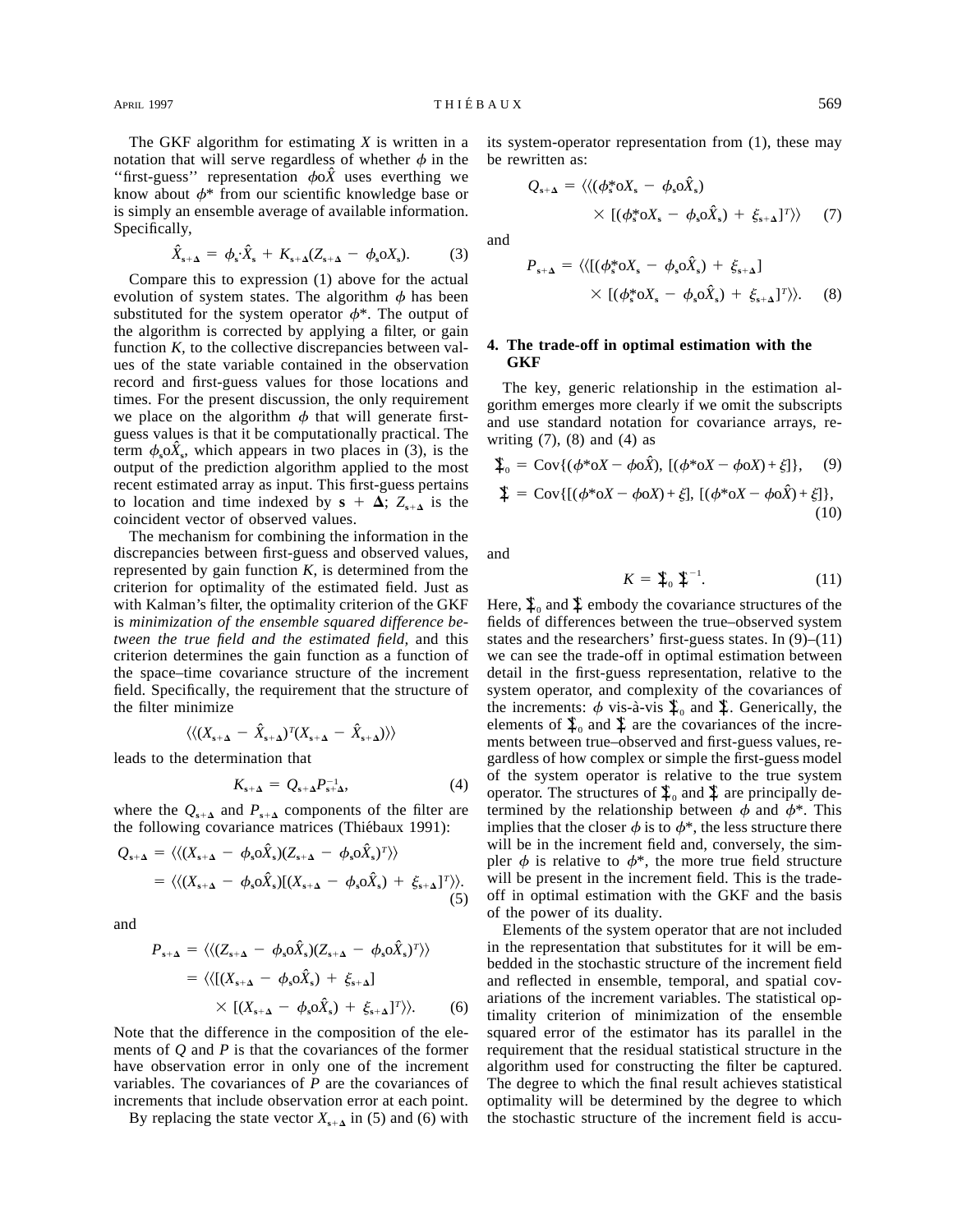rately represented in the filter. If much of the detail in the system operator is missed by the first guess, as it will be with a climatological average, for example, approaching the limit of statistical optimality will require including significant detail in the representation of the covariance structure. This is the primary motivation for the work of Meiring et al. (1995) and of Wackernagel and Grzebyk (1995).

In contrast with the examples just cited, Chandler et al. (1995) and Cox and Isham (1994) work at making the first guess more detailed, which is itself a stochastic model of the state variable. Their work focuses on matching the system state model as closely as possible to the system state operator. Although the resulting system model will not completely remove nontrivial statistical structure from the residual fields, there will be much less structure remaining to be estimated and represented in the construction of the corresponding  $\mathbf{\Sigma}_0$ and  $\Sigma$ .

### **5. An application to operational analyses**

Recent ocean thermal analyses provide a powerful illustration of the trade-off in the duality. Phoebus and Cummings (1995) and Cummings (1995) compare two global sea surface temperature analysis systems: OTIS 1.1 and OTIS 4.0. These are, respectively, the past and present operational global SST analysis algorithms used by the U.S. Navy at Fleet Numerical Meteorology and Oceanography Center (FNMOC) in Monterey, California, for nowcasting surface temperatures of the global oceans and for updating atmospheric forecast models. Both OTIS algorithms are optimal statistical objective analysis (OSOA) systems. In each case, the regression coefficients of the OSOA estimator for corrections to the first guesses are derived from mathematical approximations to the covariances of the increments between observed and first-guess fields.

OTIS 1.1 uses a daily climatology as its first guess and a 60-h window for taking in observations for analyses at 24-h intervals. The ''daily climatology'' is a gridded field of values, time interpolated to the analysis day from monthly climatologies, where the latter have been constructed from historical records. SST values predicted by a mixed layer, thermodynamic model of the oceans, are also incorporated in the OTIS 1.1 analysis, but with the status of special observations.

The new analysis scheme, OTIS 4.0, uses the previous analysis as the primary component of its first guess, with a 12-h analysis cycle and a 12-h data window. Specifically, the first guess for OTIS 4.0 is a 12-h-old analysis based on very recent observations, with occasional assistance from climatology to update grid points in data sparse regions for which there have been long intervals since fresh observations were available. OTIS 4.0 uses new quality control procedures and a multivariate volume analysis technique (Lorenc 1981). However, in the context of the present discussion, the

most critical difference between OTIS 1.1 and 4.0 is the difference between the definitions of the first-guess field. The first guess of 4.0 generally has much more of the detail on the current, true state of the SST field than does the first guess of 1.1 because it is the most recent analysis using observations from the prior day, as compared to an average accumulated over many years.

Phoebus and Cummings (1995) report that the analysis increments of OTIS 1.1 have generally produced a very inhomogeneous field, particularly in areas where the SST gradients in the observed field were sharp. Statistical inhomogeneity was reflected in strong variations in the correlation length scales of the increment fields over the grid and marked anisotropy in some regions. This is the structure that should be incorporated in the filter when the first-guess algorithm creates an ensemble average of available information, such as a climatological field. If the filter cannot be designed to supplement the first guess through its own statistical detail, the output of the GKF algorithm will not achieve its potential optimality.

Replacement of a model of the system operator with a different first-guess algorithm will change the statistical structure of the increment field and, thus, the requirement for construction of the optimal filter. Phoebus and Cummings (1995) provide an excellent example of this. The authors note that OTIS 4.0, using the previous analysis as first guess, generally has smaller, more homogeneous analysis increments, with correlation length scales that can be applied uniformly across the analysis grid. This is the trade-off of the GKF duality: a representation for the system operator that conveys more time-specific detail of the true field places a more manageable requirement on filter construction because of the simpler statistical structure of the increment fields.

In the foregoing example, the geographic and computational scales of the nowcasting procedure placed practical constraints on the options for increasing the accuracy of the analysis product from the OTIS 1.1 baseline. In principle, there was a choice of greatly increasing the statistical complexity of a new filter or of including more timely detail in the GKF model substituting for the system operator. Ultimately, the firstguess algorithm was replaced, with consequent simplification of the filter's required statistical representation. This choice and the assignment and parameterization of an appropriately chosen spatial correlation function for the new analysis increments, together with other modifications in the analysis scheme, form the basis for OTIS 4.0. The output produced by this version of the ocean thermal interpolation system shows considerably more detail in the estimated fields than does the baseline analysis. In Figs. 1 and 2, reproduced here from Phoebus and Cummings (1995), we can see, for example, the tighter gradients in the OTIS 4.0 nowcast of the Gulf Stream (Fig. 1b compared with Fig. 1a) and the Kuroshio currents (Fig. 2b compared with Fig.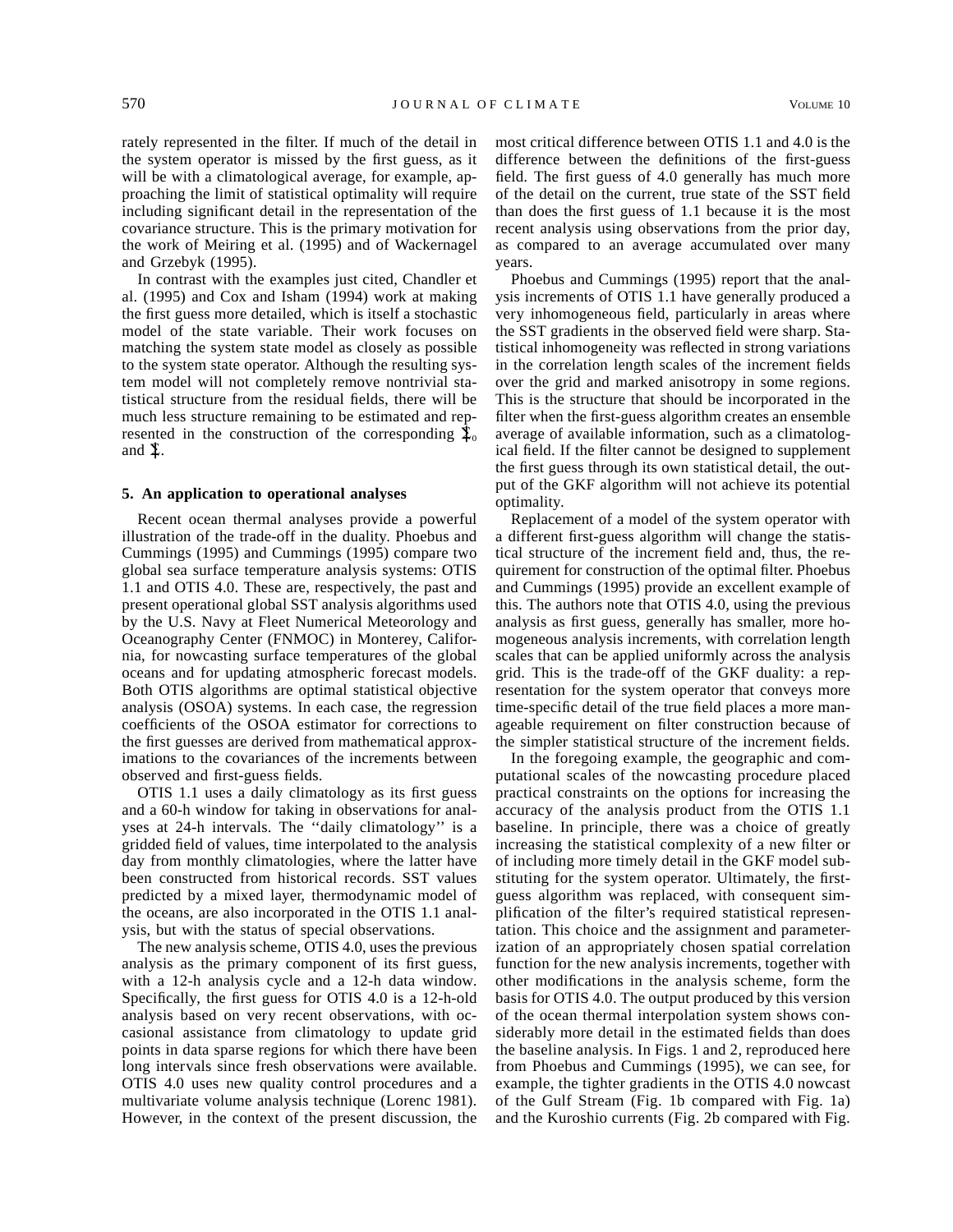

FIG. 1. SST analyses with temperatures in degrees Celsius for the western Atlantic at 0000 UTC, 6 October 1994, (a) using OTIS 1.1 and (b) using OTIS 4.0 (Figs. 1a,b. of Phoebus and Cummings 1995).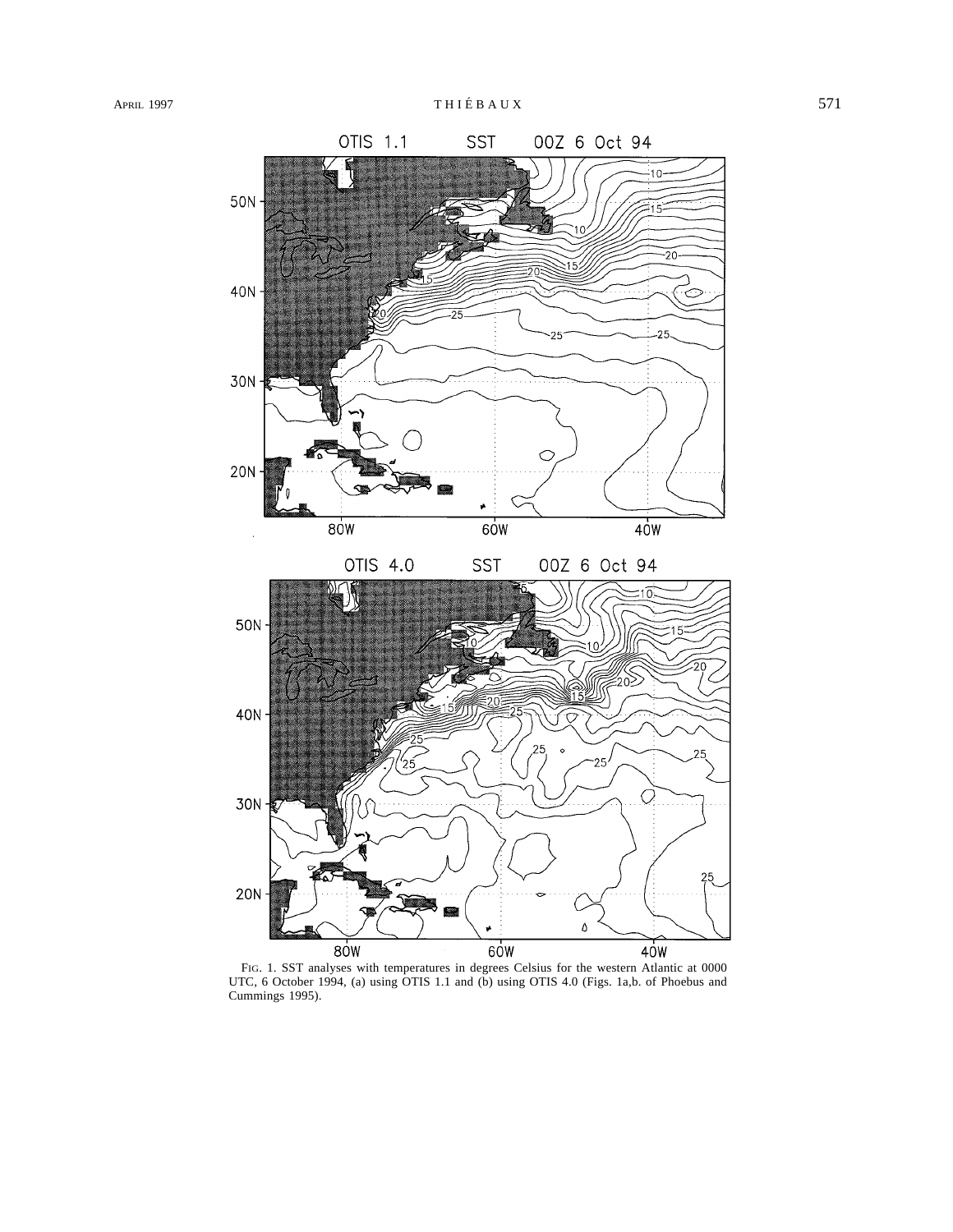

FIG. 2. SST analyses with temperatures in degrees Celsius for the western Pacific at 0000 UTC, 6 October 1994, (a) using OTIS 1.1 and (b) using OTIS 4.0 (Figs. 2a,b. of Phoebus and Cummings 1995).